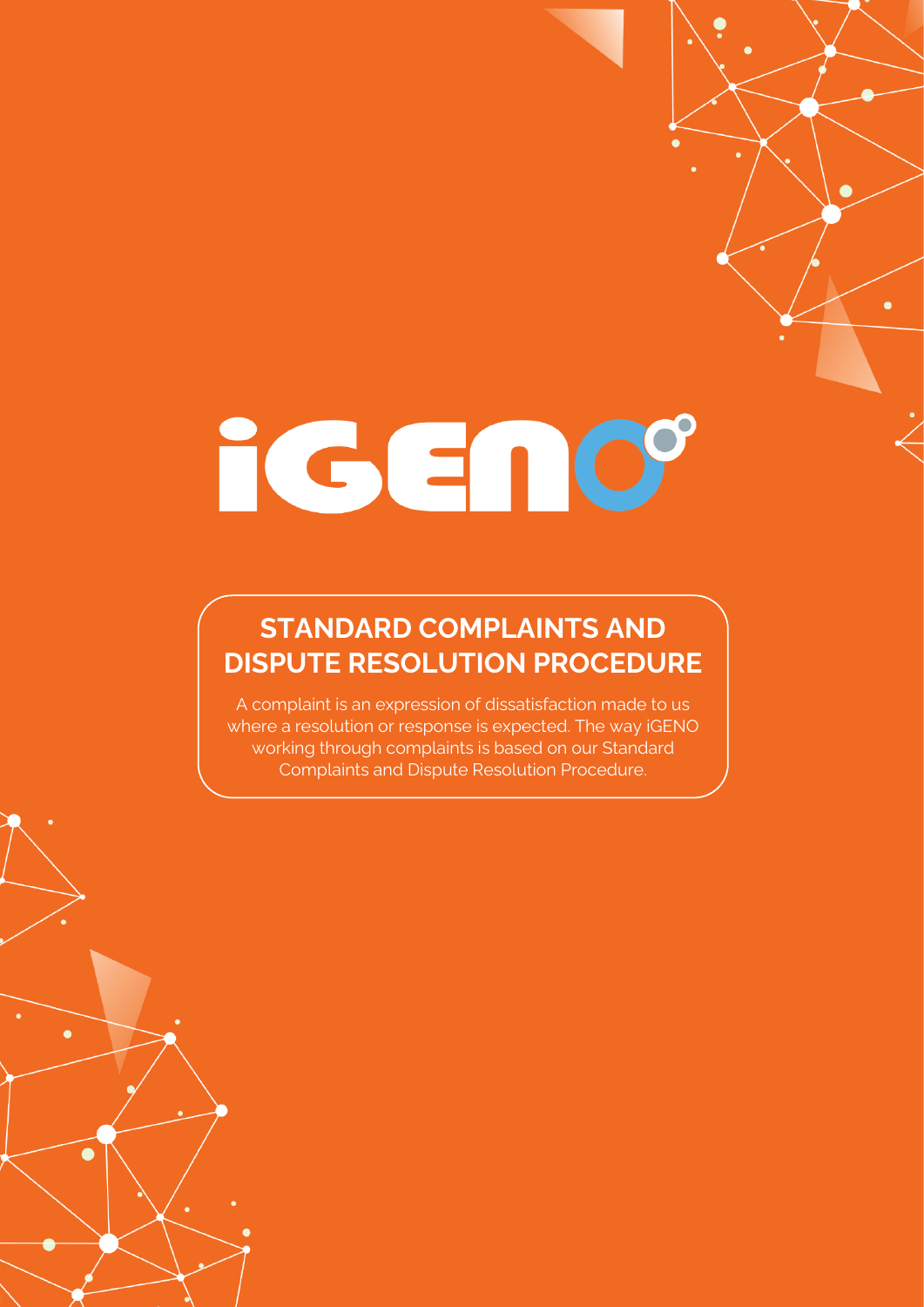# **iGENO**

### **1. Purpose**

Customers to iGENO are our business. Without customers iGENO do not have a business. We are sincerely sorry if our customer has a complaint and aim to help them through the resolution process. The process used by iGENO aligns with the Australian Standard (AS ISO 10002:2006) Customer Satisfaction - Guidelines for complaints handling in organisations and our requirements as an energy retailer.

The purpose is to provide the customer with a point of contact to enable the complaint to be recorded, actioned appropriately, responded to in a timely efficient manner and resolved to the satisfaction of the customer.

# **2. Policy Statement**

iGENO aims to provide the highest level of customer service, which includes the handling of complaints. The complaints handling policy was created to be able to provide a fair and efficient mechanism to handle customer complaints.

If the customer feels that a breach of the Competition and Consumer Act (CCA) had been committed, they are advised to raise a complaint on the matter. iGENO treats all such complaints very seriously and each complaint will be dealt with accordingly.

It should also be noted that an authorised representative or advocate may make a complaint on a customer's behalf. Such authority must be completed with the Customer Service team prior to the representative making a complaint on a customer's behalf. If customers have a disability, they may either call the Customer Service team or appoint an authorised representative to raise the complaint on their behalf.

No legal rights arise under this document.

## **3. Process**

#### **3.1 How to Lodge a Complaint**

If our customer has a complaint or dispute with regards to iGENO, please contact us via:

- Phone: 1300 989 689 between 8am to 6pm (AEST/AEDT), Monday to Friday
- Email: [support@uss.igeno.com.au](mailto:support@uss.igeno.com.au)
- Post: PO Box R241, ROYAL EXCHANGE, NSW, 1225

#### **3.2 What We Will Do**

When customers speak to an iGENO Customer Service representative, the representative:

- will respond and allocate a Complaint Reference Number for use in any further communications relating to the complaint
- will request customers' details and record the complaint in a detailed manner
- will also make customers aware that this document is available on the iGENO website
- will review the complaint / dispute in a reasonable timeframe dependent upon the complexity and nature of the complaint. See below for the process for reasonable timeframes
- will keep customers informed on the progress of their complaint
- will consult with customers regarding resolution of the complaint where necessary and inform customers when the complaint has been resolved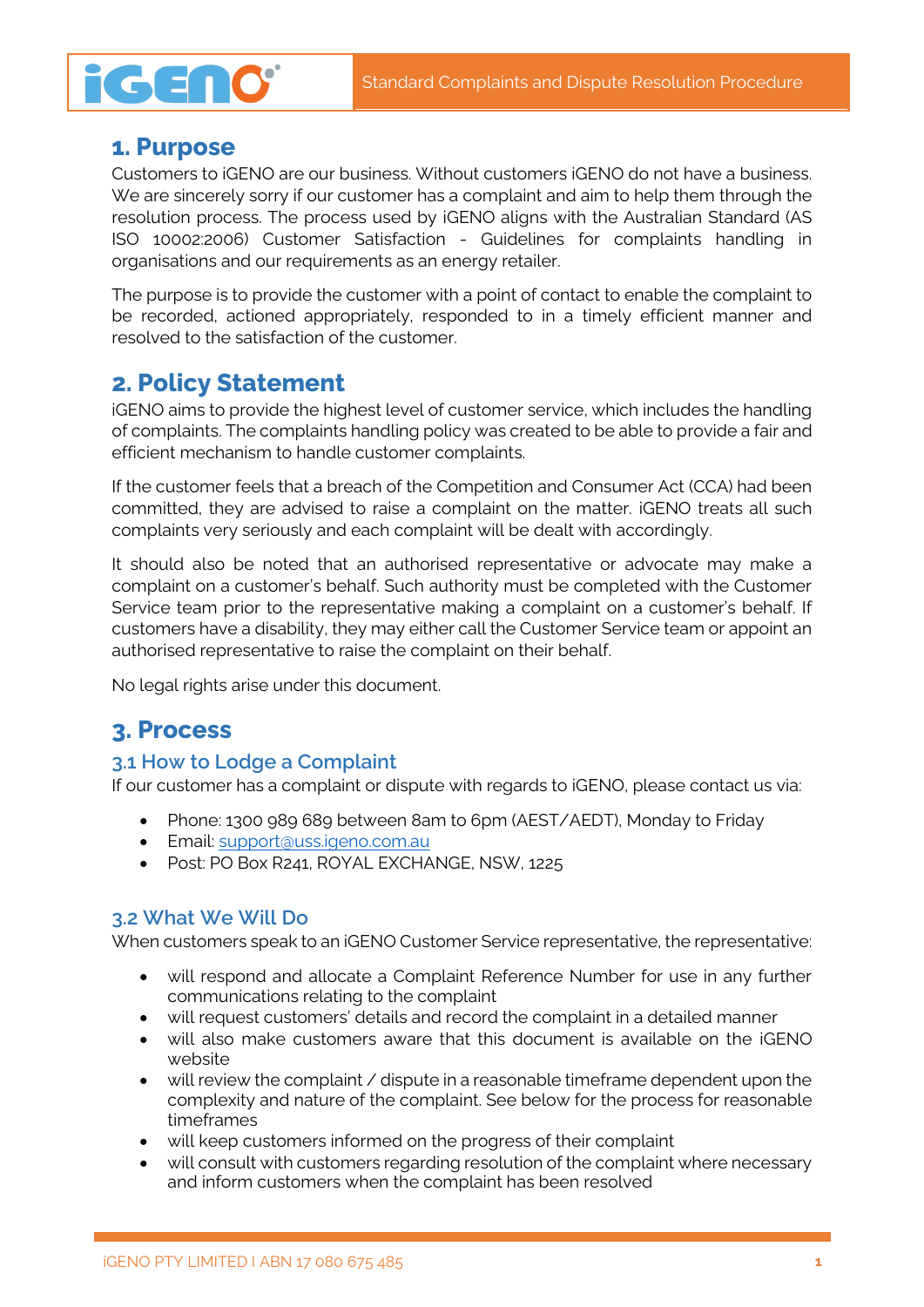

if possible, proposes changes to stop or reduce the possibility of the scenario reoccurring

iGENO representatives will always provide customers with their name and try to resolve the complaint on the spot. Written complaints will be acknowledged within five (5) working days unless the issue has been determined to be an urgent complaint in which case, a response will be given within two (2) working days.

An urgent complaint is a complaint where:

- a complaint is made by a customer who has applied for or has been accepted as being in Financial Hardship under the Hardship Policy and where the subject matter of the complaint can be reasonably be presumed to directly contribute to or aggravate the Financial Hardship of that customer
- disconnection of a service is imminent or has occurred and where due process has not been followed
- it involves a life support customer and their service for which they are receiving life support

iGENO prefers to deal with complaints and enquiries by phone as this provides a quicker response time.

If the complaint is not resolved to customer's satisfaction, they have the option to contact the ombudsman. Details of the ombudsman can be found in section 5 of this document.

#### **3.3 Accessibility**

All customers have the right to make a complaint and this may be in the form of verbal, email or post. The relevant contact points are detailed above.

For customers that require the national relay service, translation or interpretation service, the details can be found in section 4 below.

All details are also available on the iGENO website [www.igeno.com.au.](http://www.igeno.com.au/)

#### **3.4 Responsiveness**

All complaints will be responded quickly in a professional, courteous and fair manner, and we aim to resolve all concerns at the customer's initial contact. We will keep customers informed on the progress of their complaint either by telephone or in writing until the matter is resolved and inform customers of the outcome of their complaint.

#### **3.5 Objectivity**

Each complaint will be addressed in an equitable, objective and unbiased manner.

#### **3.6 Charge**

Customers are not charged for lodging of a complaint or the complaints handling process attached to this complaint.

#### **3.7 Confidentiality**

All complaints are dealt with in a confidential manner and in line with iGENO policies and the Privacy Act.

#### **3.8 Customer Focused Approach**

iGENO is committed to the effective resolution of complaints and accepts feedback to our complaints handling process.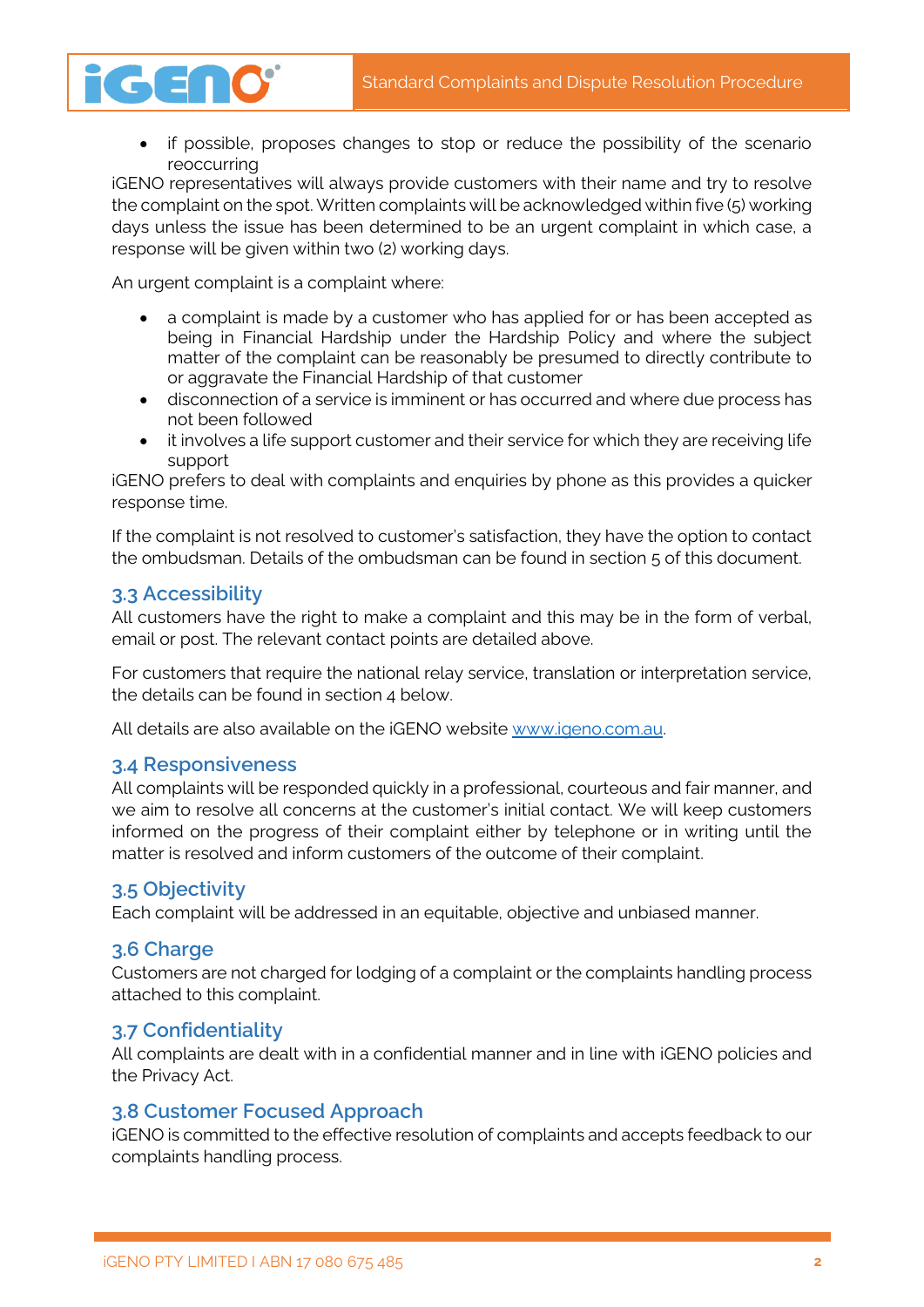

#### **3.9 Resources**

GENO

Our team is trained to handle complaints in effective and efficient manner. We always endeavour to resolve customer's concerns at the first point of contact. Depending on the complexity and nature of the complaint, this may be escalated to the Customer Service Manager.

#### **3.10 Accountability**

Numbers and details of complaints are recorded and regularly reported to relevant parties.

These reports contain no details of the complainant and are used for the continual improvement process.

#### **3.11 Continuous Improvement**

Complaints will be recorded and classified. The results will be analysed in report form and used for the purpose of continual improvement. The information is then used to, where possible, reduce or eliminate reoccurrence of similar complaints.

#### **4. Additional Information**

If a complainant is not satisfied with the resolution or the investigation of the complaint, then they can request to have their complaint reviewed by a senior Customer Service representative. The senior representative will try to provide a resolution as quickly as possible.

Complainant may also contact the energy ombudsman in each state, who can provide information, advice and assistance. If possible, the complainant can include the Complaint Reference Number supplied by iGENO to ensure any disputes could be attended effectively.

#### **4.1 Non-discrimination**

iGENO will not discriminate against any person as a result of that person making a complaint or disputing any proposed resolution.

#### **4.2 National Relay Services**

For customers who may require the assistance of the National Relay Service:

- Voice Relay number: 1300 555 727
- Teletype (TTY) number: 133 677
- SMS Relay number: 0423 677 767

#### **4.3 Translation and Interpretation**

If customers require assistance in translating or interpreting the options available, please contact the Translator and Interpreter Service (TIS)

• TIS National: 131 450 and ask to be connected to the iGENO Customer Service team on 1300 989 689.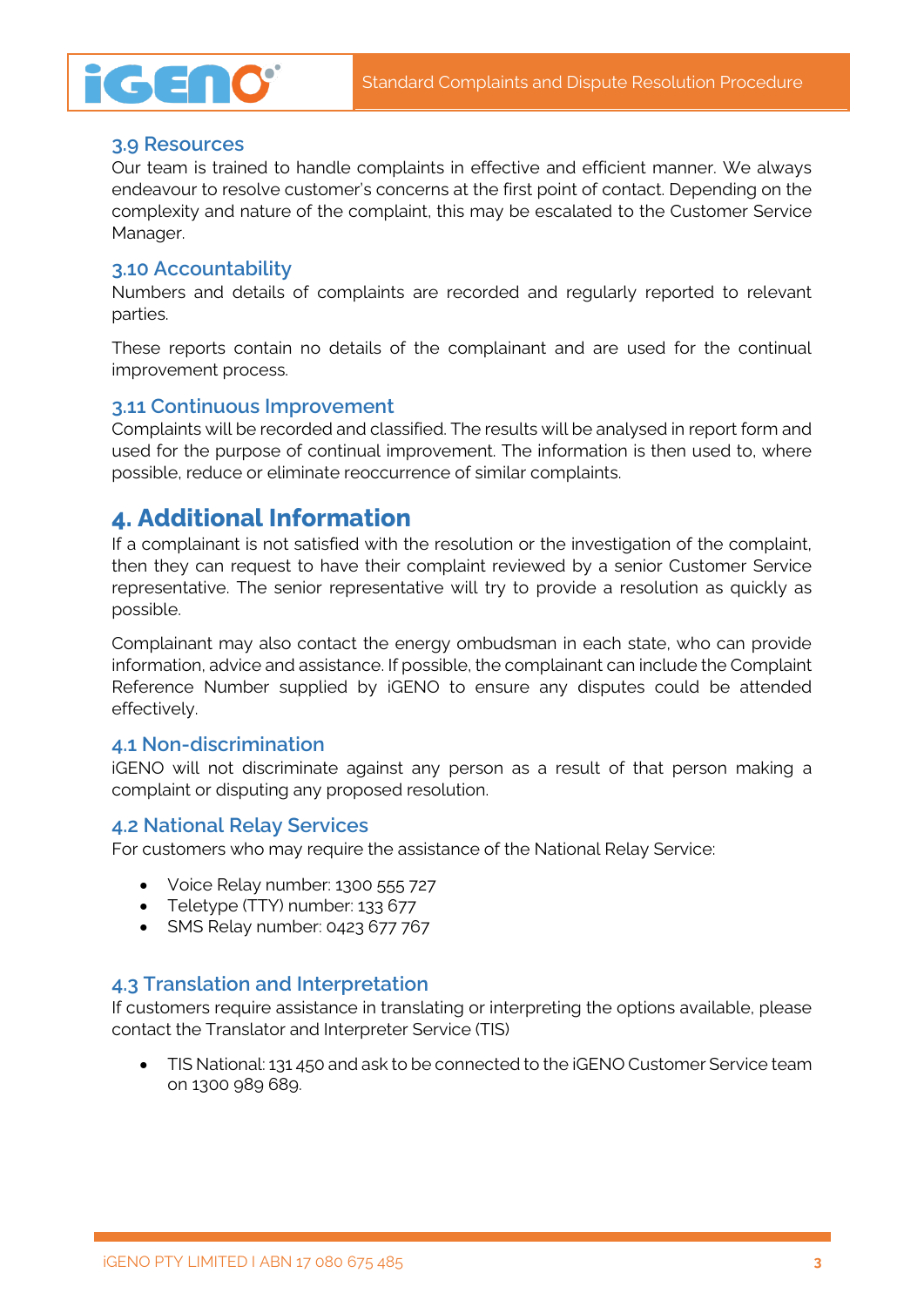# **5. External Dispute Resolution**

The Energy and Water Ombudsman in each state is a free and independent service that can provide information, advice and assistance to customers. All our customers have the right to contact the Energy & Water Ombudsman at any time. The Ombudsman receives, investigates and resolves customer complaints and disputes.

#### **5.1 Energy and Water Ombudsmen**

#### **New South Wales**

**iGENO**®

Energy & Water Ombudsman NSW (EWON)

- Freecall: 1800 246 545
- Post: Reply Paid 86550, Sydney South NSW 1234
- Online Complaint: [www.ewon.com.au/complaints](http://www.ewon.com.au/complaints)
- Email: [complaints@ewon.com.au](mailto:complaints@ewon.com.au)
- Website[: www.ewon.com.au](http://www.ewon.com.au/)

#### **Victoria**

Energy & Water Ombudsman Victoria (EWOV)

- Freecall: 1800 500 509
- Post: Reply Paid 469, Melbourne VIC 8060
- Email: [ewovinfo@ewov.com.au](mailto:ewovinfo@ewov.com.au)
- Website[: www.ewov.com.au](http://www.ewov.com.au/)

#### **Queensland**

Energy & Water Ombudsman Queensland (EWOQ)

- Telephone: 1800 662 837
- Post: PO Box 3640, South Brisbane BC QLD 4101
- Online Complaint: https://www.ewog.com.au/complaints/submit-a-complaint
- Website[: www.ewoq.com.au](http://www.ewoq.com.au/)

#### **South Australia**

Energy & Water Ombudsman SA (EWOSA)

- Freecall: 1800 665 565
- Post: GPO Box 2947 Adelaide SA 5001
- Online Complaint:<https://ewosa.com.au/submit-a-complaint>
- Website[: www.ewosa.com.au](http://www.ewosa.com.au/)

#### **Australian Capital Territory**

ACT Civil and Administrative Tribunal (ACAT)

- Telephone: (02) 6207 1740
- Post: GPO Box 370 CANBERRA ACT 2601
- Online Complaint: [https://www.acat.act.gov.au/fees-and-forms/online](https://www.acat.act.gov.au/fees-and-forms/online-forms/energy-and-water-complaint-form)[forms/energy-and-water-complaint-form](https://www.acat.act.gov.au/fees-and-forms/online-forms/energy-and-water-complaint-form)
- Email: [acatenergyandwater@act.gov.au](mailto:acatenergyandwater@act.gov.au)
- Website[: www.acat.act.gov.au/](http://www.acat.act.gov.au/)